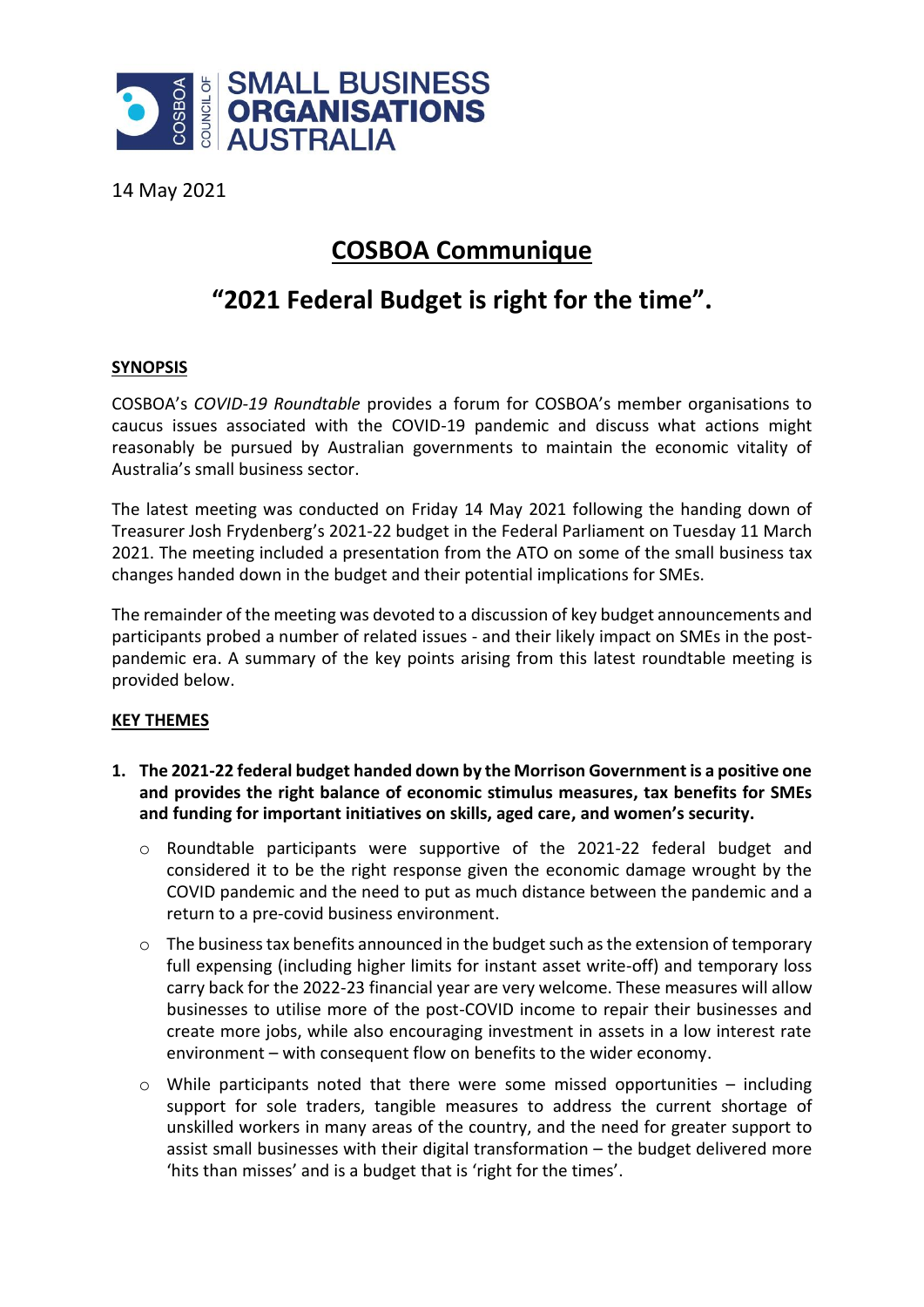#### **2. Measures targeting improvements in digital take-up amongst small business owners is a welcome first step, with more to do in future years.**

- $\circ$  Participants noted the measures targeting improvements in the digital capability of SMEs with dedicated funding to be made available to small business. While this funding was a relatively small proportion of the digital measures announced in the budget, it is nonetheless a welcome first step.
- o Of particular interest was the government investment in regulatory technology (regtech) to simplify the complex IR system for SME owners. It was suggested that, while this measure was welcome and needed, it should not be advanced as a substitute for continuing to seize opportunities to simplify Australia's complex IR laws. In other words, simplification of Australia's complex IR laws and regtech should be pursued with equal vigour.
- o It is understood that the first project to be delivered under these measures is the adaptation of business software to accommodate synchronisation with minimum pay rates for all modern awards. Given that these pay rates are updated annually, it would appear to make sense for the release of the new software to be timed to coincide with the date of the effect of the 2022 wage case announcement (i.e. 1 July 2022).

#### **3. Concerns about unintended adverse consequences of proposed industry-specific changes to visa worker restrictions.**

- o Participants noted recent statements made by the Government involving the removal of the 20-hour cap on hours worked by international students and other visa changes for workers within the hospitality and tourism sectors.
- o While noting the shortages in the hospitality industry, it was suggested that the industry-specific nature of this measure would likely result in an outflow of workers transferring from other industries where the cap is being maintained to the hospitality sector – particularly given the majority of this type of work is casual work – thereby exacerbating labour force shortages that are evident in multiple sectors.
- $\circ$  It was strongly suggested that this policy should be extended across all industries to avoid robbing Peter to pay Paul when it comes to addressing the current labour shortage being experienced by SMEs operating in a large number of industry sectors (e.g. agriculture, hair and beauty, grocery, general retail, and fuel retail).
- **4. Participants were not opposed to the removal of the \$450 per fortnight wage threshold for payment of the Superannuation Guarantee but suggested that there was a need for the Government to work with small business to address key administrative issues prior to the introduction of the measure in July 2022.**
	- $\circ$  Participants noted that the extension of the Superannuation Guarantee (SG) to workers on less than \$450 per fortnight would produce a slight increase in wage costs but suggested that this increase would likely be manageable for most SMEs. It was also noted that the proposed removal of the SG exemption would not apply to workers under 18 years of age and worked fewer than 30 hours per week.